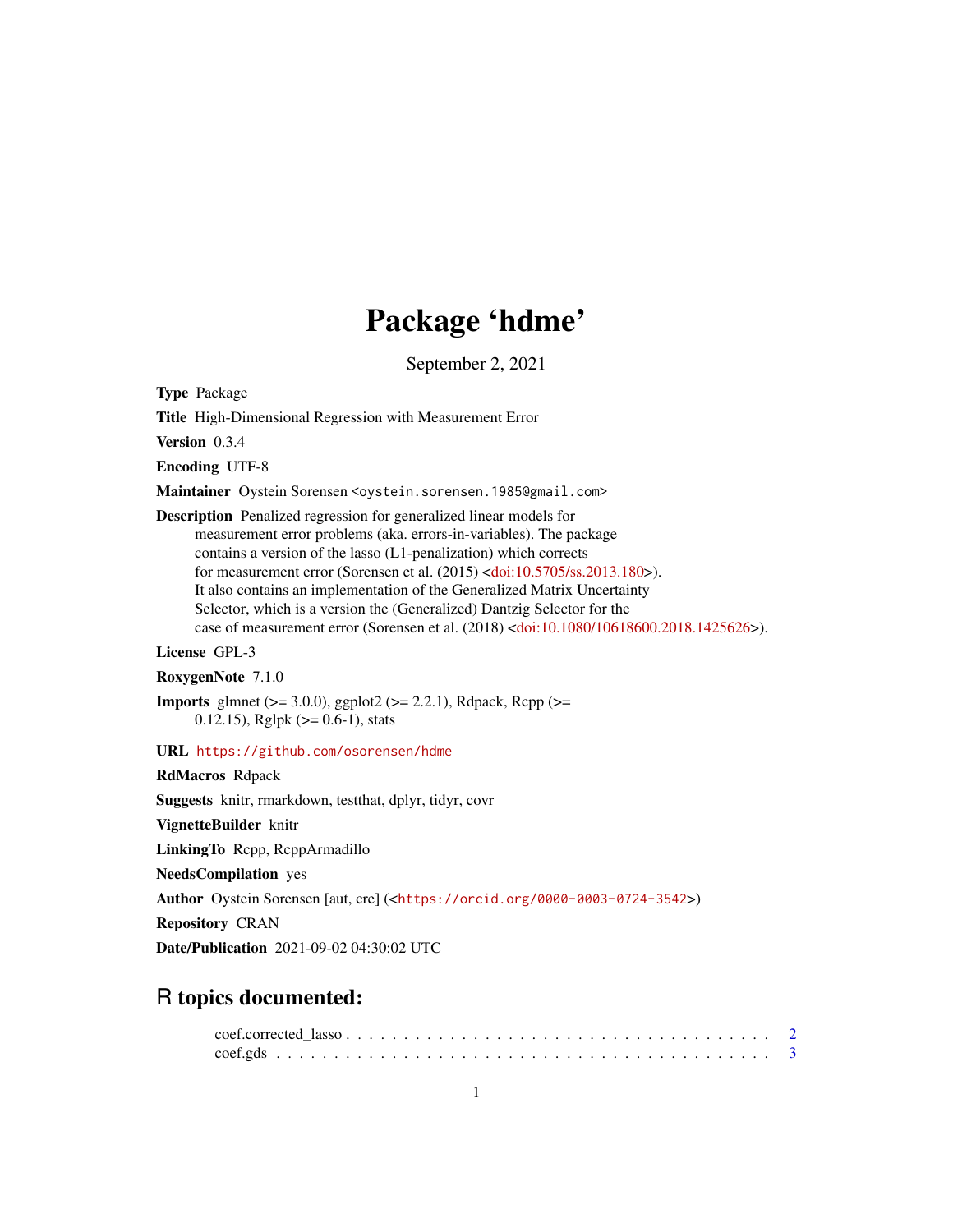<span id="page-1-0"></span>

|       |                                                                                                                          | $\overline{4}$ |
|-------|--------------------------------------------------------------------------------------------------------------------------|----------------|
|       |                                                                                                                          |                |
|       |                                                                                                                          |                |
|       |                                                                                                                          |                |
|       |                                                                                                                          |                |
|       |                                                                                                                          |                |
|       |                                                                                                                          |                |
|       |                                                                                                                          |                |
|       |                                                                                                                          |                |
|       |                                                                                                                          |                |
|       |                                                                                                                          |                |
|       |                                                                                                                          |                |
|       |                                                                                                                          |                |
|       |                                                                                                                          |                |
|       | print.cv corrected lasso $\ldots \ldots \ldots \ldots \ldots \ldots \ldots \ldots \ldots \ldots \ldots \ldots \ldots 20$ |                |
|       |                                                                                                                          |                |
|       |                                                                                                                          |                |
|       |                                                                                                                          |                |
|       |                                                                                                                          |                |
| Index |                                                                                                                          | 23             |

coef.corrected\_lasso *Extract Coefficients of a Corrected Lasso object*

# Description

Default coef method for a corrected\_lasso object.

# Usage

```
## S3 method for class 'corrected_lasso'
coef(object, ...)
```

| object                  | Fitted model object returned by corrected_lasso. |
|-------------------------|--------------------------------------------------|
| $\cdot$ $\cdot$ $\cdot$ | Other arguments (not used).                      |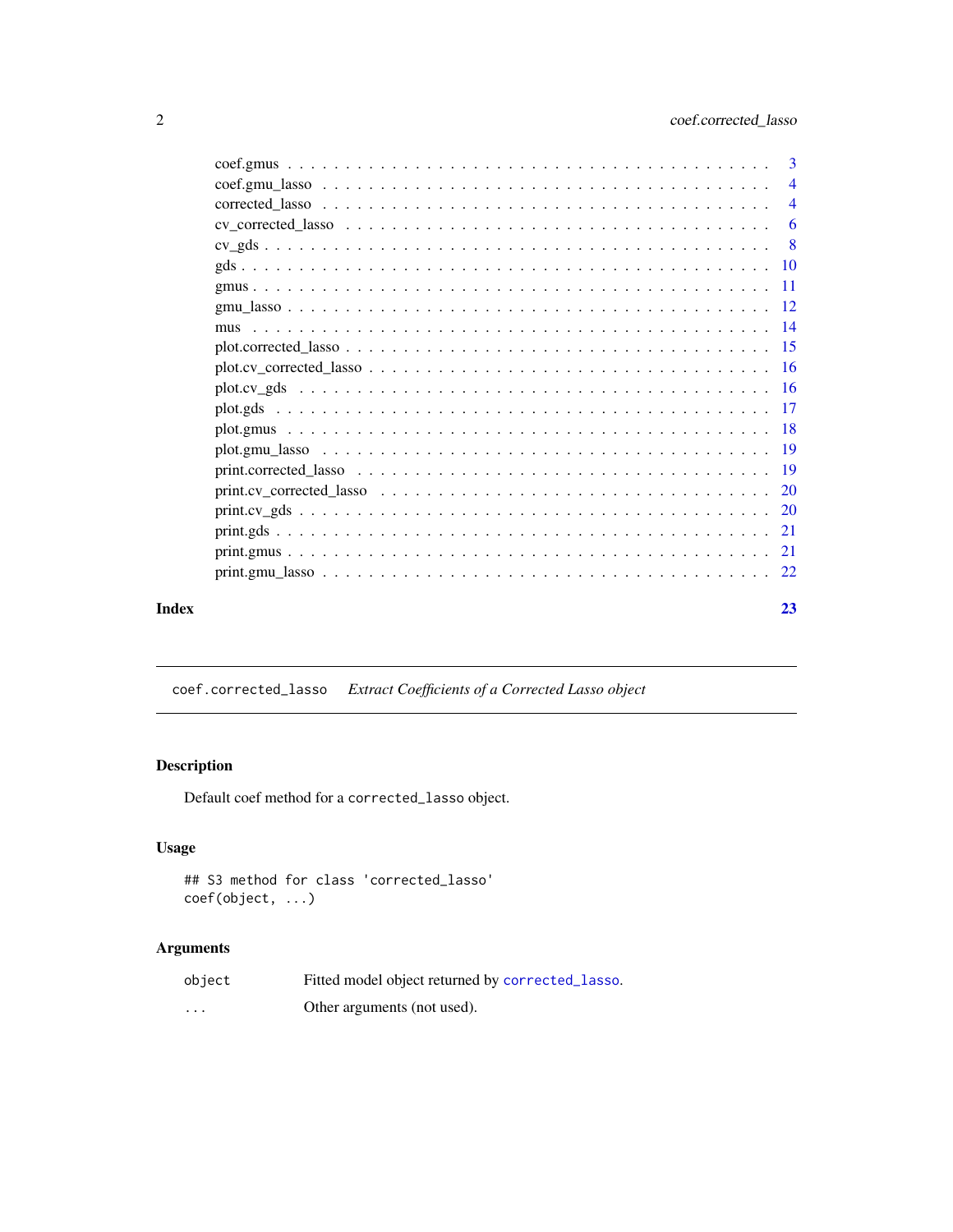<span id="page-2-0"></span>

Default coef method for a gds object.

# Usage

## S3 method for class 'gds' coef(object, all = FALSE, ...)

# Arguments

| object                  | Fitted model object returned by gds.                                             |
|-------------------------|----------------------------------------------------------------------------------|
| all                     | Logical indicating whether to show all coefficient estimates, or only non-zeros. |
| $\cdot$ $\cdot$ $\cdot$ | Other arguments (not used).                                                      |

| coef.gmus | Extract Coefficients of a GMUS object |  |
|-----------|---------------------------------------|--|
|           |                                       |  |

# Description

Default coef method for a gmus object.

# Usage

```
## S3 method for class 'gmus'
coef(object, all = FALSE, ...)
```

| object    | Fitted model object returned by gmus.                                                                                       |
|-----------|-----------------------------------------------------------------------------------------------------------------------------|
| all       | Logical indicating whether to show all coefficient estimates, or only non-zeros.<br>Only used when delta is a single value. |
| $\ddotsc$ | Other arguments (not used).                                                                                                 |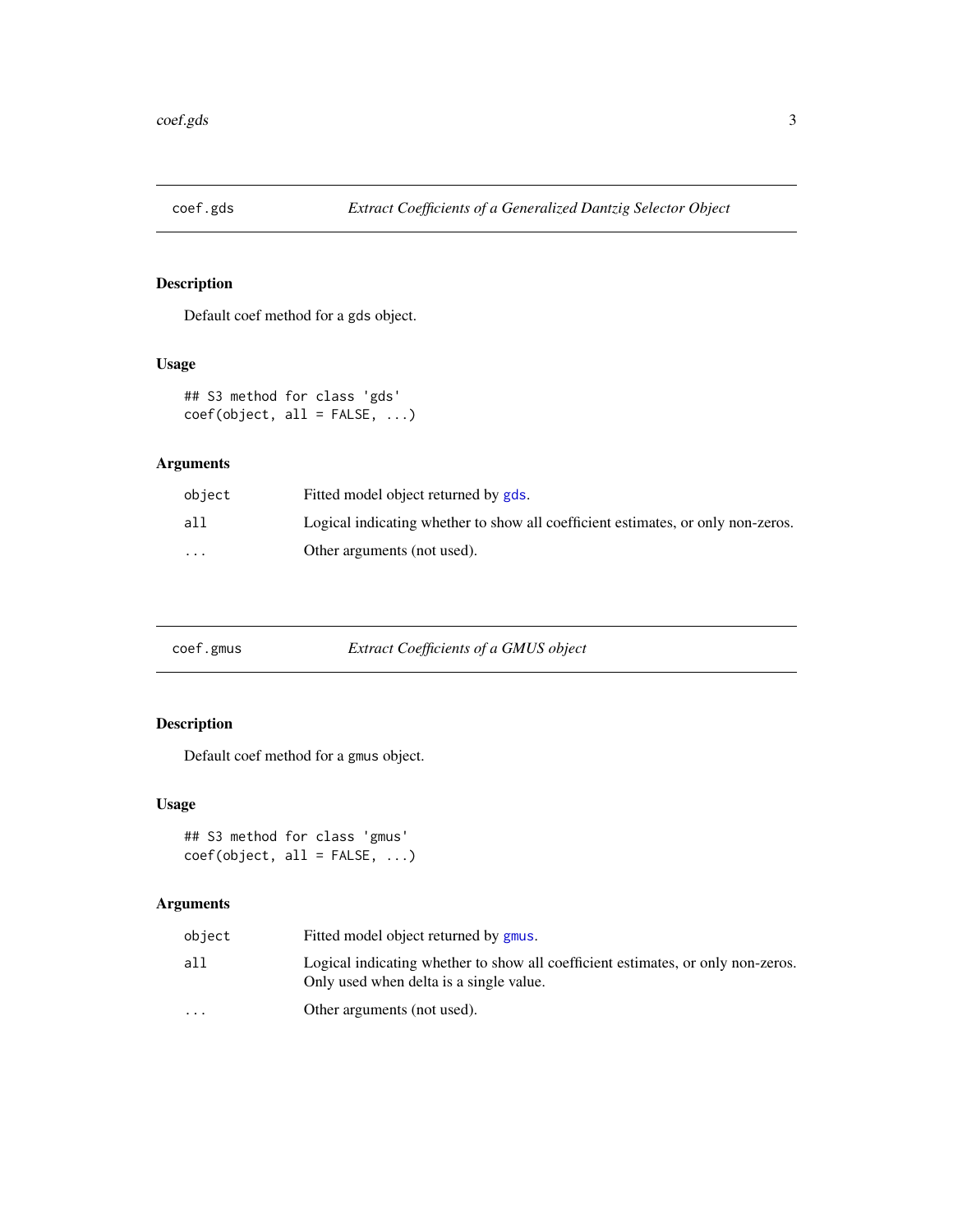<span id="page-3-0"></span>

Default coef method for a gmu\_lasso object.

#### Usage

## S3 method for class 'gmu\_lasso'  $coef(object, all = FALSE, ...)$ 

# Arguments

| object                  | Fitted model object returned by gmu_lasso.                                                                                  |
|-------------------------|-----------------------------------------------------------------------------------------------------------------------------|
| all                     | Logical indicating whether to show all coefficient estimates, or only non-zeros.<br>Only used when delta is a single value. |
| $\cdot$ $\cdot$ $\cdot$ | Other arguments (not used).                                                                                                 |

<span id="page-3-1"></span>

| corrected lasso | Corrected Lasso |  |  |
|-----------------|-----------------|--|--|
|-----------------|-----------------|--|--|

# Description

Lasso (L1-regularization) for generalized linear models with measurement error.

#### Usage

```
corrected_lasso(
 W,
 y,
  sigmaUU,
  family = c("gaussian", "binomial", "poisson"),
  radii = NULL,no_radii = NULL,
 alpha = 0.1,
 maxits = 5000\mathcal{E}
```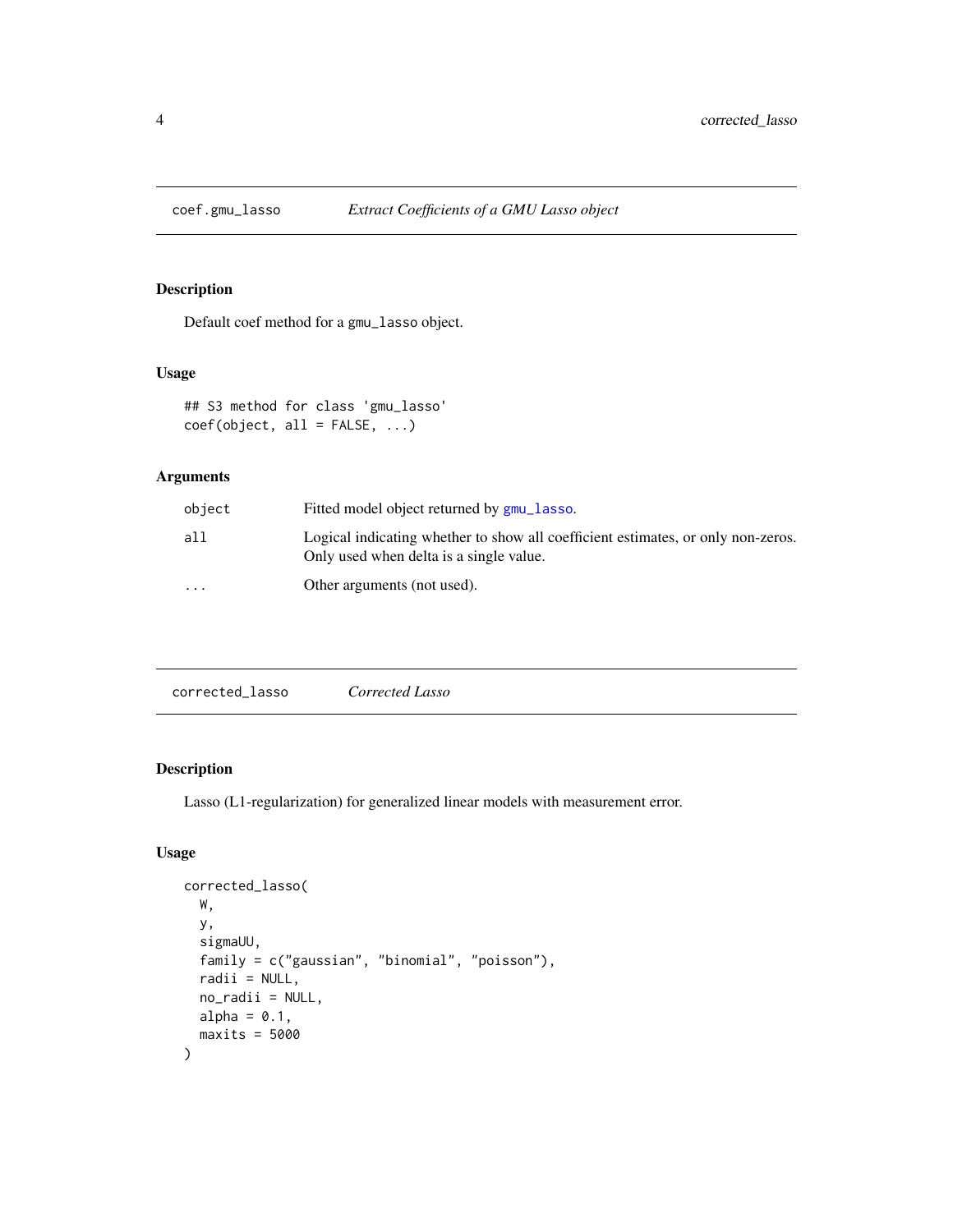# corrected\_lasso 5

### Arguments

| W        | Design matrix, measured with error. Must be a numeric matrix.                                                                                                                   |
|----------|---------------------------------------------------------------------------------------------------------------------------------------------------------------------------------|
| y        | Vector of responses.                                                                                                                                                            |
| sigmaUU  | Covariance matrix of the measurement error.                                                                                                                                     |
| family   | Response type. Character string of length 1. Possible values are "gaussian",<br>"binomial" and "poisson".                                                                       |
| radii    | Vector containing the set of radii of the 11-ball onto which the solution is pro-<br>jected. If not provided, the algorithm will select an evenly spaced vector of 20<br>radii. |
| no_radii | Length of vector radii, i.e., the number of regularization parameters to fit the<br>corrected lasso for.                                                                        |
| alpha    | Step size of the projected gradient descent algorithm. Default is 0.1.                                                                                                          |
| maxits   | Maximum number of iterations of the project gradient descent algorithm for<br>each radius. Default is 5000.                                                                     |

# Details

Corrected version of the lasso for generalized linear models. The method does require an estimate of the measurement error covariance matrix.

#### Value

An object of class "corrected\_lasso".

# References

Loh P, Wainwright MJ (2012). "High-dimensional regression with noisy and missing data: Provable guarantees with nonconvexity." *Ann. Statist.*, 40(3), 1637–1664.

Sorensen O, Frigessi A, Thoresen M (2015). "Measurement error in lasso: Impact and likelihood bias correction." *Statistica Sinica*, 25(2), 809-829.

```
# Example with linear regression
# Number of samples
n < -100# Number of covariates
p \le -50# True (latent) variables
X \leq - matrix(rnorm(n * p), nrow = n)
# Measurement error covariance matrix
# (typically estimated by replicate measurements)
sigmaUU \le diag(x = 0.2, nrow = p, ncol = p)
# Measurement matrix (this is the one we observe)
W \leftarrow X + \text{rnorm}(n, sd = \text{diag}(\text{sigmoid}U))# Coefficient
beta \leq c(seq(from = 0.1, to = 1, length.out = 5), rep(0, p-5))
# Response
```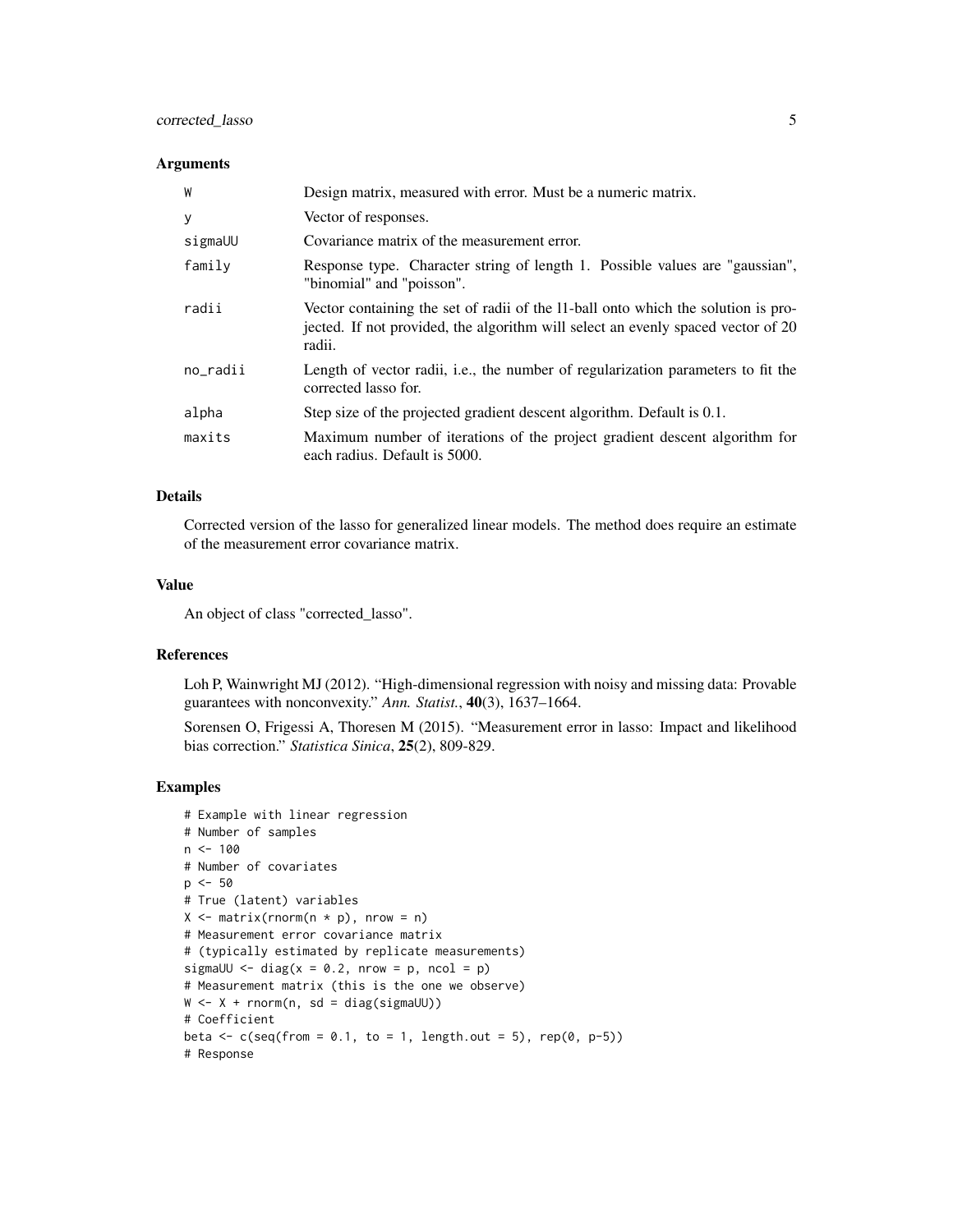```
y \le -x %*% beta + rnorm(n, sd = 1)
# Run the corrected lasso
fit <- corrected_lasso(W, y, sigmaUU, family = "gaussian")
coef(fit)
plot(fit)
plot(fit, type = "path")
# Binomial, logistic regression
# Number of samples
n < - 1000# Number of covariates
p \le -50# True (latent) variables
X \leq - matrix(rnorm(n * p), nrow = n)
# Measurement error covariance matrix
sigmaUU \le diag(x = 0.2, nrow = p, ncol = p)
# Measurement matrix (this is the one we observe)
W \leftarrow X + \text{norm}(n, sd = \text{diag}(\text{sigmoid}U))logit \leftarrow function(x) (1+exp(-x))^(-1)
# Response
y \le rbinom(n, size = 1, prob = logit(X %*% c(rep(5, 5), rep(0, p-5))))
fit <- corrected_lasso(W, y, sigmaUU, family = "binomial")
plot(fit)
coef(fit)
```
<span id="page-5-1"></span>cv\_corrected\_lasso *Cross-validated Corrected lasso*

# Description

Cross-validated Corrected lasso

#### Usage

```
cv_corrected_lasso(
 W,
  y,
  sigmaUU,
  n_folds = 10,
  family = "gaussian".radii = NULL,
  no\_radii = 100,alpha = 0.1,
  maxits = 5000)
```
<span id="page-5-0"></span>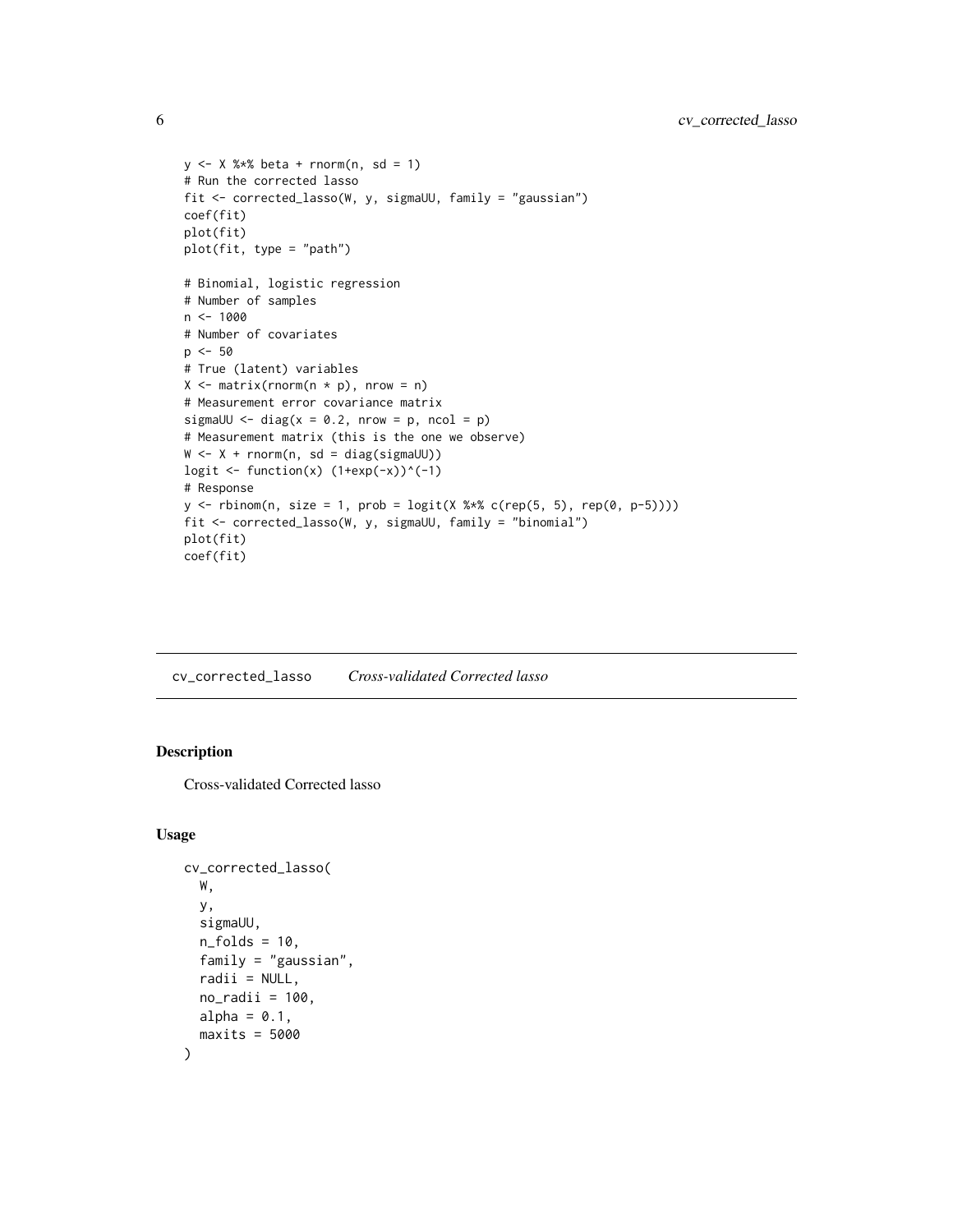#### Arguments

| W        | Design matrix, measured with error.                                                                                    |
|----------|------------------------------------------------------------------------------------------------------------------------|
| У        | Vector of the continuous response value.                                                                               |
| sigmaUU  | Covariance matrix of the measurement error.                                                                            |
| n_folds  | Number of folds to use in cross-validation. Default is 100.                                                            |
| family   | Only "gaussian" is implemented at the moment.                                                                          |
| radii    | Optional vector containing the set of radii of the 11-ball onto which the solution<br>is projected.                    |
| no_radii | Length of vector radii, i.e., the number of regularization parameters to fit the<br>corrected lasso for.               |
| alpha    | Optional step size of the projected gradient descent algorithm. Default is 0.1.                                        |
| maxits   | Optional maximum number of iterations of the project gradient descent algo-<br>rithm for each radius. Default is 5000. |

#### Details

Corrected version of the lasso for the case of linear regression, estimated using cross-validation. The method does require an estimate of the measurement error covariance matrix.

## Value

An object of class "cv\_corrected\_lasso".

#### References

Loh P, Wainwright MJ (2012). "High-dimensional regression with noisy and missing data: Provable guarantees with nonconvexity." *Ann. Statist.*, 40(3), 1637–1664.

Sorensen O, Frigessi A, Thoresen M (2015). "Measurement error in lasso: Impact and likelihood bias correction." *Statistica Sinica*, 25(2), 809-829.

```
# Gaussian
set.seed(100)
n \le -100; p \le -50 # Problem dimensions
# True (latent) variables
X \leq - matrix(rnorm(n * p), nrow = n)
# Measurement error covariance matrix
# (typically estimated by replicate measurements)
sigmaUU \le diag(x = 0.2, nrow = p, ncol = p)
# Measurement matrix (this is the one we observe)
W \leftarrow X + \text{norm}(n, sd = diag(signdU))# Coefficient
beta \leq c(seq(from = 0.1, to = 1, length.out = 5), rep(0, p-5))
# Response
y \le -x %*% beta + rnorm(n, sd = 1)
# Run the corrected lasso
```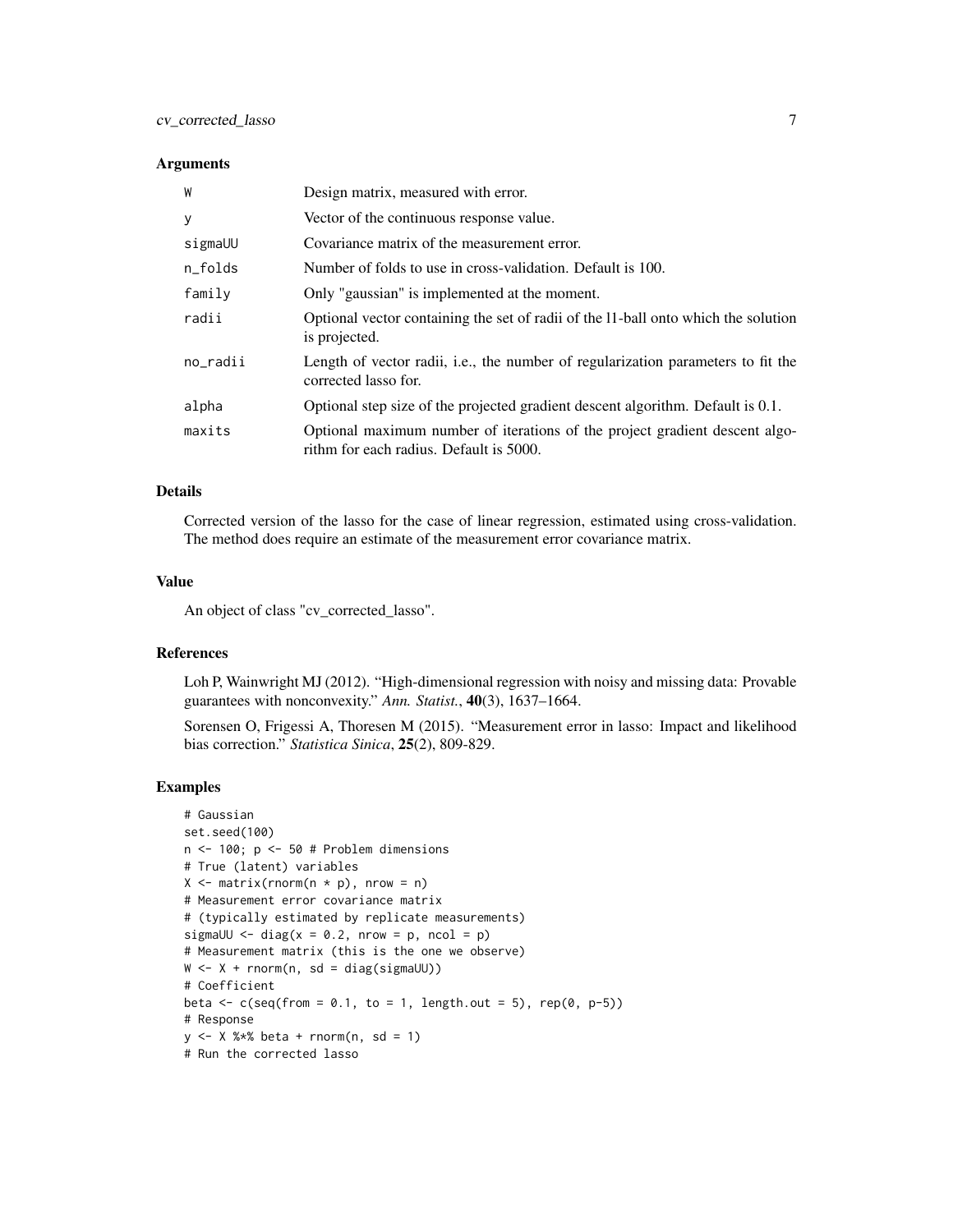```
cvfit <- cv_corrected_lasso(W, y, sigmaUU, no_radii = 5, n_folds = 3)
plot(cvfit)
print(cvfit)
# Run the standard lasso using the radius found by cross-validation
fit <- corrected_lasso(W, y, sigmaUU, family = "gaussian",
radii = cvfit$radius_min)
coef(fit)
plot(fit)
```
# cv\_gds *Cross-Validated Generalized Dantzig Selector*

# Description

Generalized Dantzig Selector with cross-validation.

#### Usage

```
cv_gds(
  X,
  y,
  family = "gaussian",
  no\_lambda = 10,
  lambda = NULL,
  n_folds = 5,
  weights = rep(1, length(y))\mathcal{L}
```

| X         | Design matrix.                                                                                                                                                                                                                                                      |
|-----------|---------------------------------------------------------------------------------------------------------------------------------------------------------------------------------------------------------------------------------------------------------------------|
| у         | Vector of the continuous response value.                                                                                                                                                                                                                            |
| family    | Use "gaussian" for linear regression, "binomial" for logistic regression and "pois-<br>son" for Poisson regression.                                                                                                                                                 |
| no_lambda | Length of the vector lambda of regularization parameters. Note that if lambda<br>is not provided, the actual number of values might differ slightly, due to the<br>algorithm used by glmnet:: glmnet in finding a grid of lambda values.                            |
| lambda    | Regularization parameter. If not supplied and if no_lambda > 1, a sequence<br>of no_lambda regularization parameters is computed with glmnet:: glmnet. If<br>$no$ ambda = 1 then the cross-validated optimum for the lasso is computed using<br>glmnet:: cv.glmnet. |
| n_folds   | Number of cross-validation folds to use.                                                                                                                                                                                                                            |
| weights   | A vector of weights for each row of X. Defaults to 1 per observation.                                                                                                                                                                                               |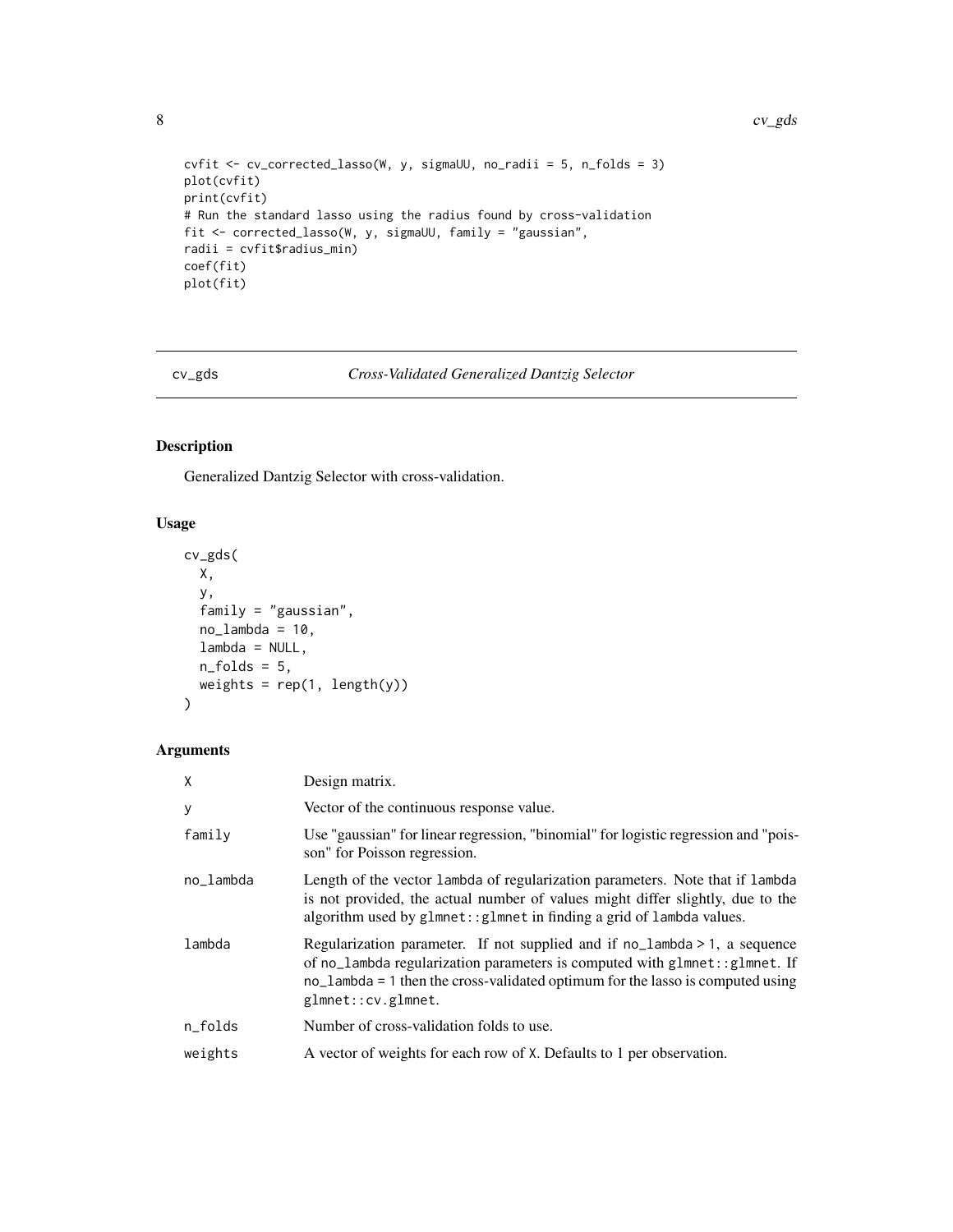cv\_gds 9

# Details

Cross-validation loss is calculated as the deviance of the model divided by the number of observations. For the Gaussian case, this is the mean squared error. Weights supplied through the weights argument are used both in fitting the models and when evaluating the test set deviance.

#### Value

An object of class cv\_gds.

# References

Candes E, Tao T (2007). "The Dantzig selector: Statistical estimation when p is much larger than n." *Ann. Statist.*, 35(6), 2313–2351.

James GM, Radchenko P (2009). "A generalized Dantzig selector with shrinkage tuning." *Biometrika*, 96(2), 323-337.

#### Examples

```
## Not run:
# Example with logistic regression
n <- 1000 # Number of samples
p <- 10 # Number of covariates
X \le - matrix(rnorm(n \times p), nrow = n) # True (latent) variables # Design matrix
beta \leq c(seq(from = 0.1, to = 1, length.out = 5), rep(0, p-5)) # True regression coefficients
y <- rbinom(n, 1, (1 + exp(-X %*% beta))^(-1)) # Binomially distributed response
cv_fit <- cv_gds(X, y, family = "binomial", no_lambda = 50, n_folds = 10)print(cv_fit)
plot(cv_fit)
# Now fit a single GDS at the optimum lambda value determined by cross-validation
fit \leq gds(X, y, lambda = cv_fit$lambda_min, family = "binomial")
plot(fit)
# Compare this to the fit for which lambda is selected by GDS
# This automatic selection is performed by glmnet::cv.glmnet, for
# the sake of speed
fit2 \leq gds(X, y, family = "binomial")
The following plot compares the two fits.
library(ggplot2)
library(tidyr)
df <- data.frame(fit = fit$beta, fit2 = fit2$beta, index = seq(1, p, by = 1))
ggplot(gather(df, key = "Model", value = "Coefficient", -index),
       aes(x = index, y = Coefficient, color = Model)) +geom_point() +
       theme(legend.title = element_blank())
```
## End(Not run)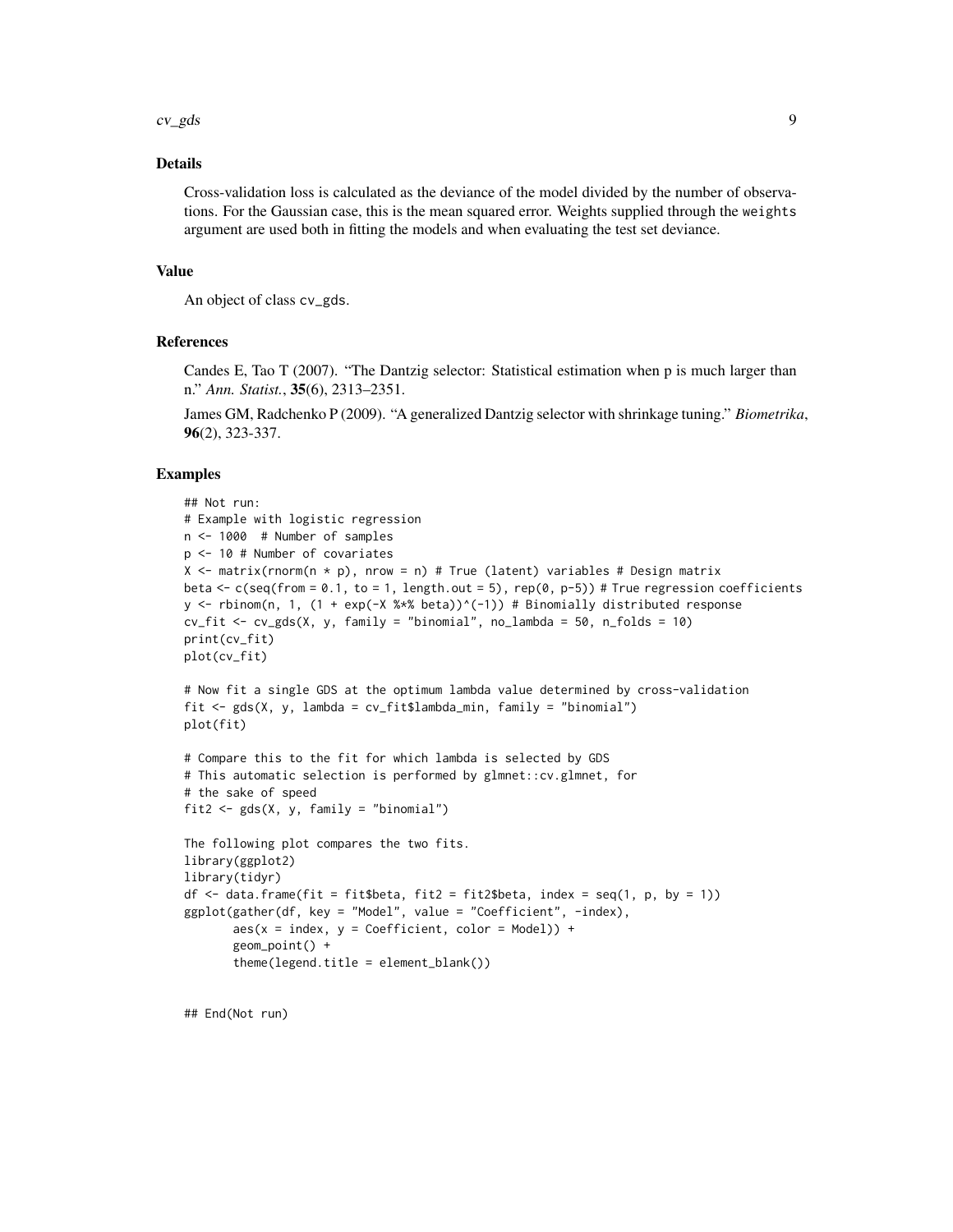<span id="page-9-1"></span><span id="page-9-0"></span>Generalized Dantzig Selector

### Usage

```
gds(X, y, \text{lambda} = \text{NULL}, \text{family} = "gaussian", weights = \text{NULL})
```
#### Arguments

| $\times$ | Design matrix.                                                                                                      |
|----------|---------------------------------------------------------------------------------------------------------------------|
| <b>V</b> | Vector of the continuous response value.                                                                            |
| lambda   | Regularization parameter. Only a single value is supported.                                                         |
| family   | Use "gaussian" for linear regression, "binomial" for logistic regression and "pois-<br>son" for Poisson regression. |
| weights  | A vector of weights for each row of X.                                                                              |

# Value

Intercept and coefficients at the values of lambda specified.

## References

Candes E, Tao T (2007). "The Dantzig selector: Statistical estimation when p is much larger than n." *Ann. Statist.*, 35(6), 2313–2351.

James GM, Radchenko P (2009). "A generalized Dantzig selector with shrinkage tuning." *Biometrika*, 96(2), 323-337.

```
# Example with logistic regression
n <- 1000 # Number of samples
p <- 10 # Number of covariates
X \le matrix(rnorm(n * p), nrow = n) # True (latent) variables # Design matrix
beta \leq c(seq(from = 0.1, to = 1, length.out = 5), rep(0, p-5)) # True regression coefficients
y <- rbinom(n, 1, (1 + exp(-X %*% beta))^(-1)) # Binomially distributed response
fit <- gds(X, y, family = "binomial")
print(fit)
plot(fit)
coef(fit)
# Try with more penalization
fit \leq gds(X, y, family = "binomial", lambda = 0.1)
coef(fit)
```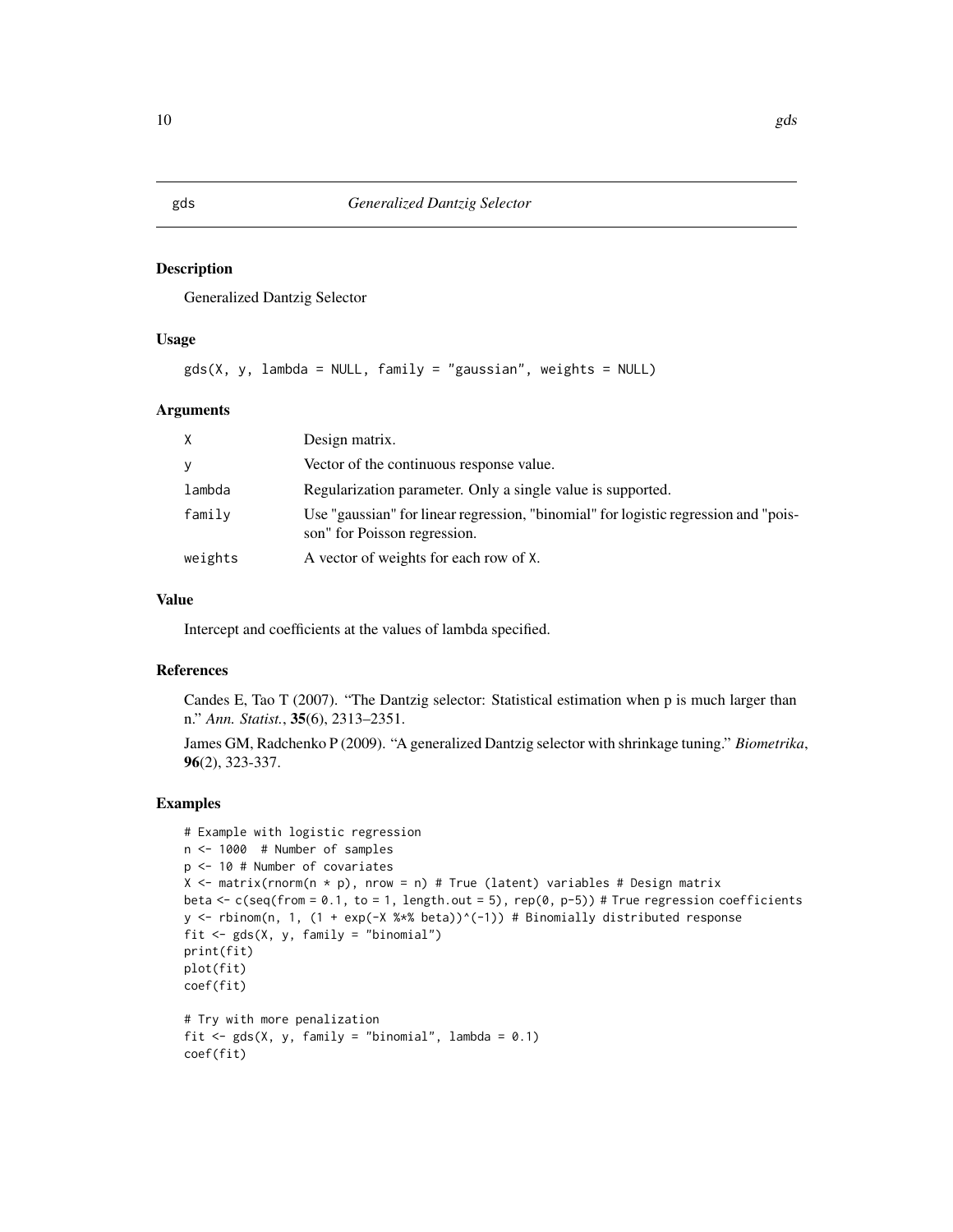#### <span id="page-10-0"></span>gmus  $11$

```
coef(fit, all = TRUE)
# Case weighting
# Assume we wish to put more emphasis on predicting the positive cases correctly
# In this case we give the 1s three times the weight of the zeros.
weights <- (y == 0) * 1 + (y == 1) * 3fit_w <- gds(X, y, family = "binomial", weights = weights, lambda = 0.1)# Next we test this on a new dataset, generated with the same parameters
X_new \leq matrix(rnorm(n * p), nrow = n)y_new \leq rbinom(n, 1, (1 + exp(-X_new %*) the)^(-1))# We use a 50 % threshold as classification rule
# Unweighted classifcation
classification <- ((1 + exp(- fit$intercept - X_new %*% fit$beta))^(-1) > 0.5) * 1
# Weighted classification
classification_w <- ((1 + exp(- fit_w$intercept - X_new %*% fit_w$beta))^(-1) > 0.5) * 1
# As expected, the weighted classification predicts many more 1s than 0s, since
# these are heavily up-weighted
table(classification, classification_w)
# Here we compare the performance of the weighted and unweighted models.
# The weighted model gets most of the 1s right, while the unweighted model
# gets the highest overall performance.
table(classification, y_new)
table(classification_w, y_new)
```
<span id="page-10-1"></span>

#### gmus *Generalized Matrix Uncertainty Selector*

#### Description

Generalized Matrix Uncertainty Selector

#### Usage

```
gmus(W, y, lambda = NULL, delta = NULL, family = "gaussian", weights = NULL)
```

| W       | Design matrix, measured with error. Must be a numeric matrix.                                                                        |
|---------|--------------------------------------------------------------------------------------------------------------------------------------|
| y       | Vector of responses.                                                                                                                 |
| lambda  | Regularization parameter.                                                                                                            |
| delta   | Additional regularization parameter, bounding the measurement error.                                                                 |
| family  | "gaussian" for linear regression, "binomial" for logistic regression or "poisson"<br>for Poisson regression. Defaults go "gaussian". |
| weights | A vector of weights for each row of X.                                                                                               |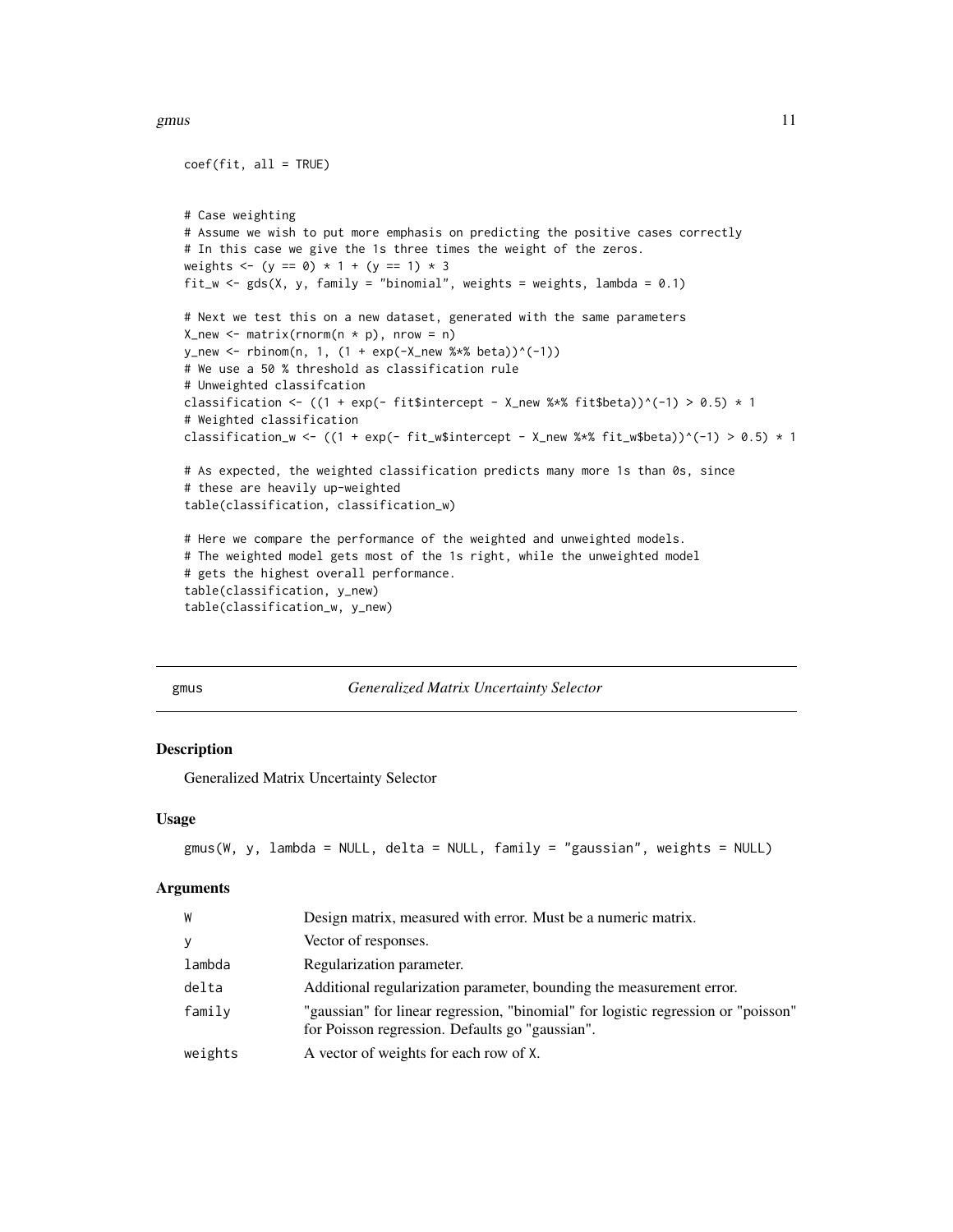# <span id="page-11-0"></span>Value

An object of class "gmus".

#### References

Rosenbaum M, Tsybakov AB (2010). "Sparse recovery under matrix uncertainty." *Ann. Statist.*, 38(5), 2620–2651.

Sorensen O, Hellton KH, Frigessi A, Thoresen M (2018). "Covariate Selection in High-Dimensional Generalized Linear Models With Measurement Error." *Journal of Computational and Graphical Statistics*, 27(4), 739-749. doi: [10.1080/10618600.2018.1425626,](https://doi.org/10.1080/10618600.2018.1425626) https://doi.org/10.1080/10618600.2018.1425626.

#### Examples

```
# Example with linear regression
set.seed(1)
n <- 100 # Number of samples
p <- 50 # Number of covariates
# True (latent) variables
X \leq - matrix(rnorm(n * p), nrow = n)
# Measurement matrix (this is the one we observe)
W \le -X + \text{matrix}(r \cdot n \cdot r \cdot n, sd = 1), n \cdot r \cdot (n \cdot n \cdot s \cdot n) = n, n \cdot (s \cdot 1 \cdot n \cdot s \cdot n)# Coefficient vector
beta \leq c(seq(from = 0.1, to = 1, length.out = 5), rep(0, p-5))
# Response
y <- X %*% beta + rnorm(n, sd = 1)
# Run the MU Selector
fit1 \leq gmus(W, y)
# Draw an elbow plot to select delta
plot(fit1)
coef(fit1)
# Now, according to the "elbow rule", choose
# the final delta where the curve has an "elbow".
# In this case, the elbow is at about delta = 0.08,
# so we use this to compute the final estimate:
fit2 \leftarrow gmus(W, y, delta = 0.08)
# Plot the coefficients
plot(fit2)
coef(fit2)
coef(fit2, all = TRUE)
```
<span id="page-11-1"></span>gmu\_lasso *Generalized Matrix Uncertainty Lasso*

#### Description

Generalized Matrix Uncertainty Lasso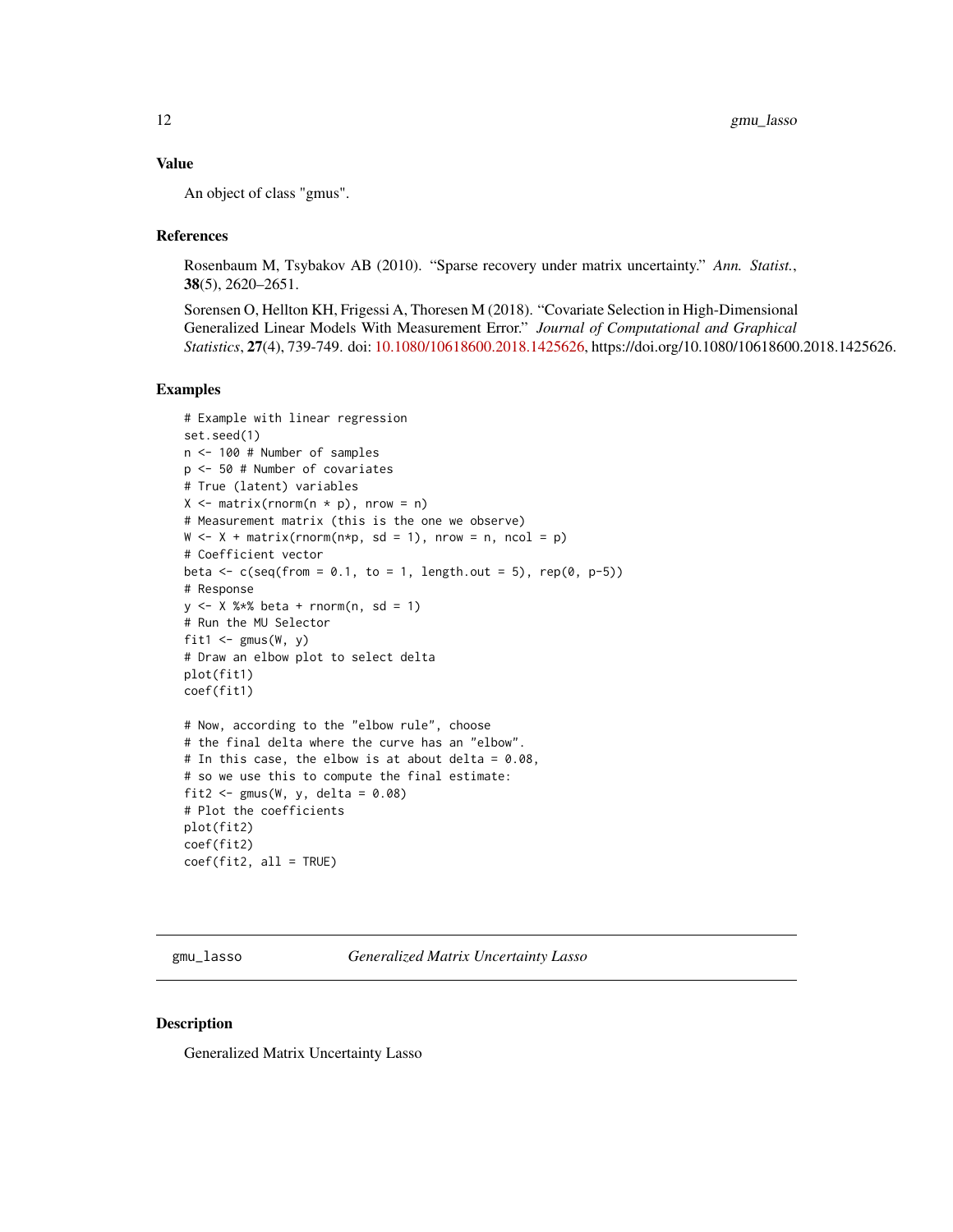gmu\_lasso 13

# Usage

```
gmu_lasso(
 W,
  y,
  lambda = NULL,delta = NULL,
  family = "binomial",
  active_set = TRUE,
 maxit = 1000)
```
#### Arguments

| W          | Design matrix, measured with error. Must be a numeric matrix.                                      |
|------------|----------------------------------------------------------------------------------------------------|
| y          | Vector of responses.                                                                               |
| lambda     | Regularization parameter. If not set, lambda.min from glmnet::cv.glmnet is<br>used.                |
| delta      | Additional regularization parameter, bounding the measurement error.                               |
| family     | Character string. Currently "binomial" and "poisson" are supported.                                |
| active_set | Logical. Whether or not to use an active set strategy to speed up coordinate<br>descent algorithm. |
| maxit      | Maximum number of iterations of iterative reweighing algorithm.                                    |

# Value

An object of class "gmu\_lasso".

#### References

Rosenbaum M, Tsybakov AB (2010). "Sparse recovery under matrix uncertainty." *Ann. Statist.*, 38(5), 2620–2651.

Sorensen O, Hellton KH, Frigessi A, Thoresen M (2018). "Covariate Selection in High-Dimensional Generalized Linear Models With Measurement Error." *Journal of Computational and Graphical Statistics*, 27(4), 739-749. doi: [10.1080/10618600.2018.1425626,](https://doi.org/10.1080/10618600.2018.1425626) https://doi.org/10.1080/10618600.2018.1425626.

```
set.seed(1)
# Number of samples
n <- 200
# Number of covariates
p <- 100
# Number of nonzero features
s < -10# True coefficient vector
beta \leftarrow c(rep(1,s),rep(0,p-s))
# Standard deviation of measurement error
sdU \leftarrow 0.2
```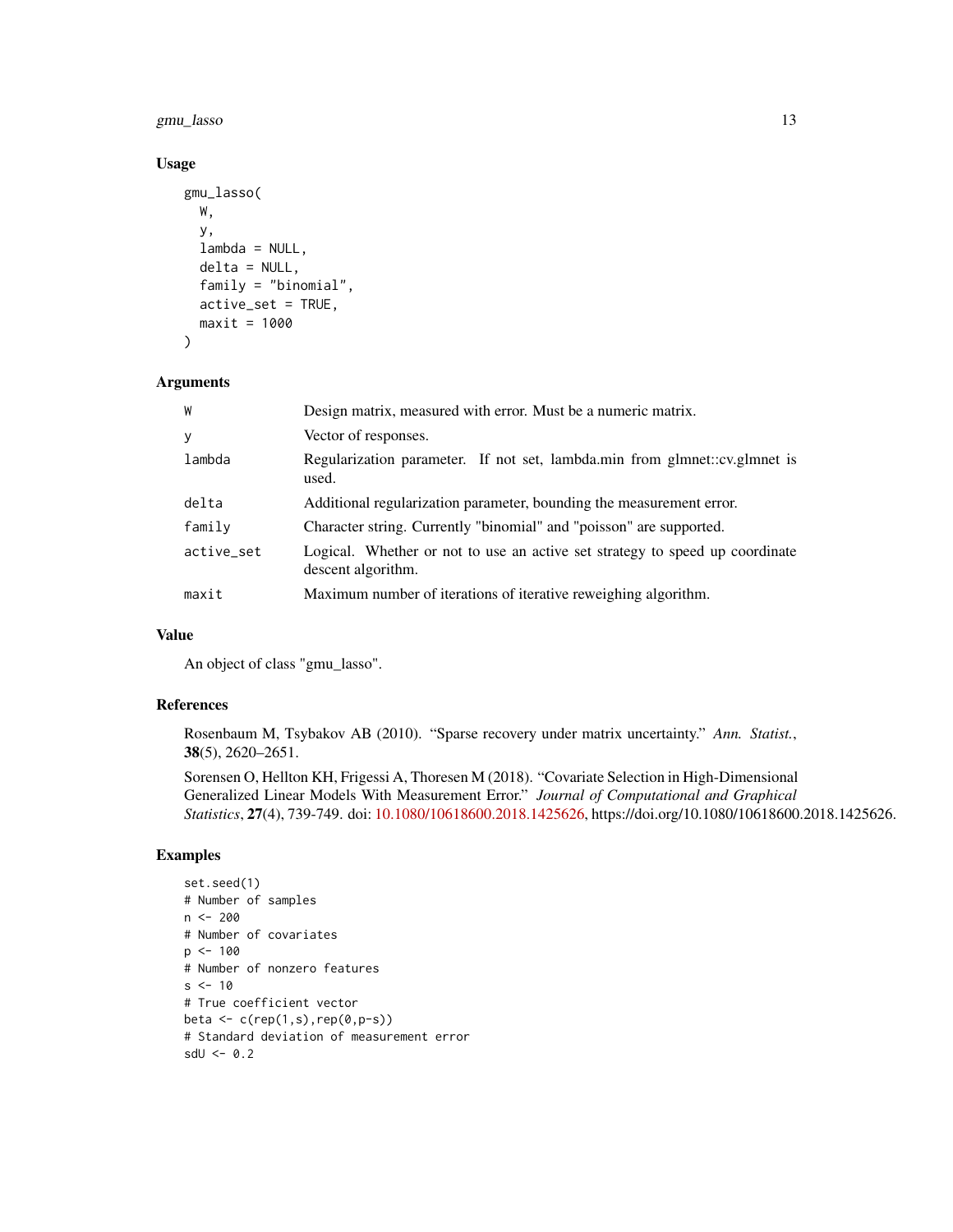```
# True data, not observed
X \leq - matrix(rnorm(n*p), nrow = n, ncol = p)
# Measured data, with error
W \le -X + sdU * matrix(rnorm(n * p), nrow = n, ncol = p)# Binomial response
y <- rbinom(n, 1, (1 + exp(-X%*%beta))**(-1))
# Run the GMU Lasso
fit <- gmu_lasso(W, y, delta = NULL)
print(fit)
plot(fit)
coef(fit)
# Get an elbow plot, in order to choose delta.
plot(fit)
```
#### mus *Matrix Uncertainty Selector*

#### Description

Matrix Uncertainty Selector for linear regression.

#### Usage

mus(W, y, lambda = NULL, delta = NULL)

### Arguments

| W      | Design matrix, measured with error. Must be a numeric matrix.        |
|--------|----------------------------------------------------------------------|
| v      | Vector of responses.                                                 |
| lambda | Regularization parameter.                                            |
| delta  | Additional regularization parameter, bounding the measurement error. |

# Details

This function is just a wrapper for gmus( $W, y$ , lambda, delta, family = "gaussian").

#### Value

An object of class "gmus".

#### References

Rosenbaum M, Tsybakov AB (2010). "Sparse recovery under matrix uncertainty." *Ann. Statist.*, 38(5), 2620–2651.

Sorensen O, Hellton KH, Frigessi A, Thoresen M (2018). "Covariate Selection in High-Dimensional Generalized Linear Models With Measurement Error." *Journal of Computational and Graphical Statistics*, 27(4), 739-749. doi: [10.1080/10618600.2018.1425626,](https://doi.org/10.1080/10618600.2018.1425626) https://doi.org/10.1080/10618600.2018.1425626.

<span id="page-13-0"></span>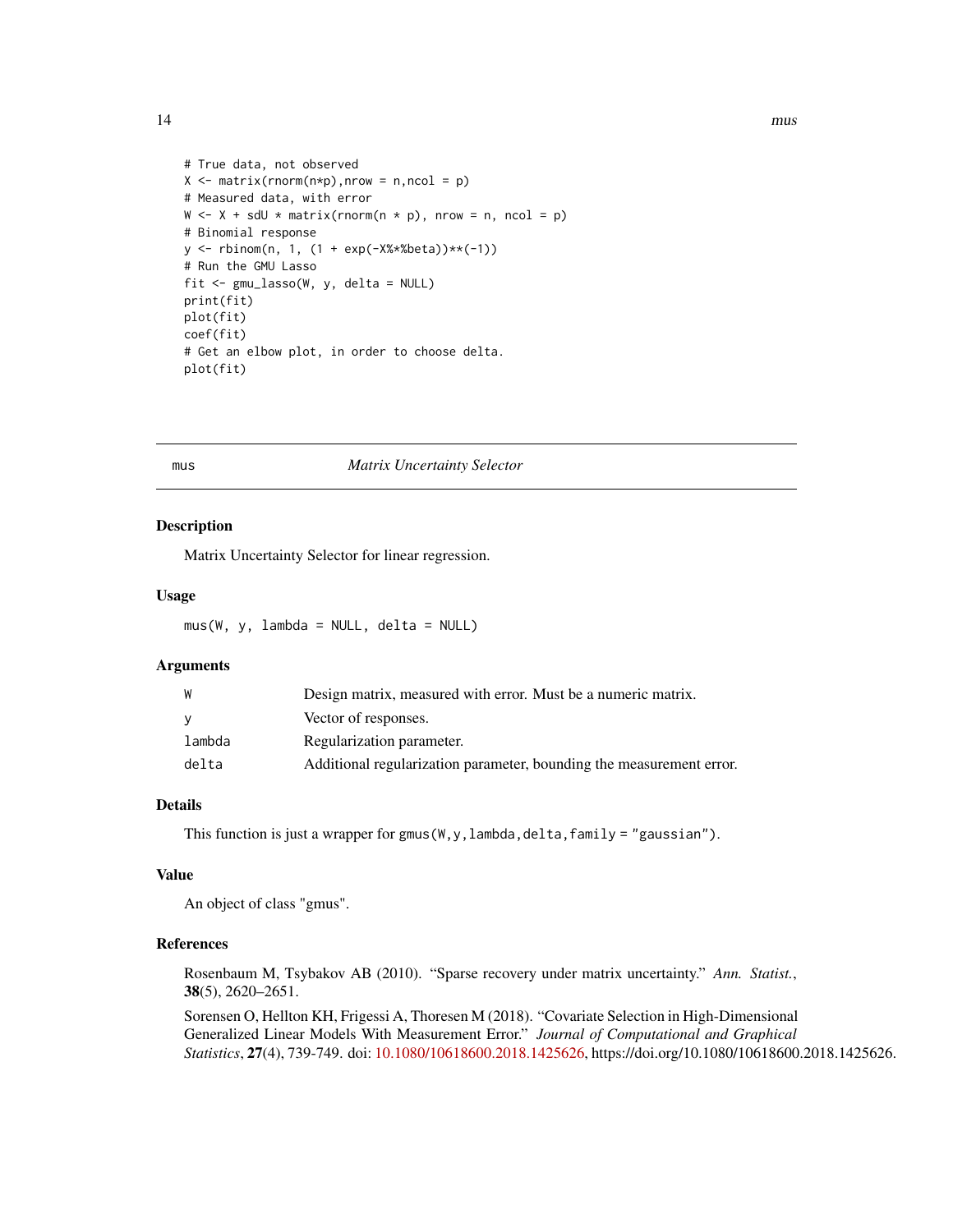# <span id="page-14-0"></span>plot.corrected\_lasso 15

# Examples

```
# Example with Gaussian response
set.seed(1)
# Number of samples
n < -100# Number of covariates
p \le -50# True (latent) variables
X \leq - matrix(rnorm(n * p), nrow = n)
# Measurement matrix (this is the one we observe)
W \le -X + \text{matrix}(r \cdot n \cdot r \cdot n, sd = 1), n \cdot r \cdot (n \cdot n \cdot s \cdot n) = n, n \cdot (s \cdot 1 \cdot n \cdot s \cdot n)# Coefficient vector
beta \leq c(seq(from = 0.1, to = 1, length.out = 5), rep(0, p-5))
# Response
y \le - X %*% beta + rnorm(n, sd = 1)
# Run the MU Selector
fit1 \leq mus(W, y)
# Draw an elbow plot to select delta
plot(fit1)
coef(fit1)
# Now, according to the "elbow rule", choose the final delta where the curve has an "elbow".
# In this case, the elbow is at about delta = 0.08, so we use this to compute the final estimate:
fit2 \leftarrow mus(W, y, delta = 0.08)
plot(fit2) # Plot the coefficients
coef(fit2)
coef(fit2, all = TRUE)
```
plot.corrected\_lasso *plot.corrected\_lasso*

#### Description

Plot the output of corrected\_lasso

#### Usage

```
## S3 method for class 'corrected_lasso'
plot(x, type = "nonzero", ...)
```

| $\mathsf{x}$ | Object of class corrected lasso, returned from calling corrected lasso()                                                                                                           |
|--------------|------------------------------------------------------------------------------------------------------------------------------------------------------------------------------------|
| type         | Type of plot. Either "nonzero" or "path". Ignored if $length(x\$radii) == 1$ .<br>in case of which all coefficient estimates are plotted at the given regularization<br>parameter. |
| $\cdots$     | Other arguments to plot (not used)                                                                                                                                                 |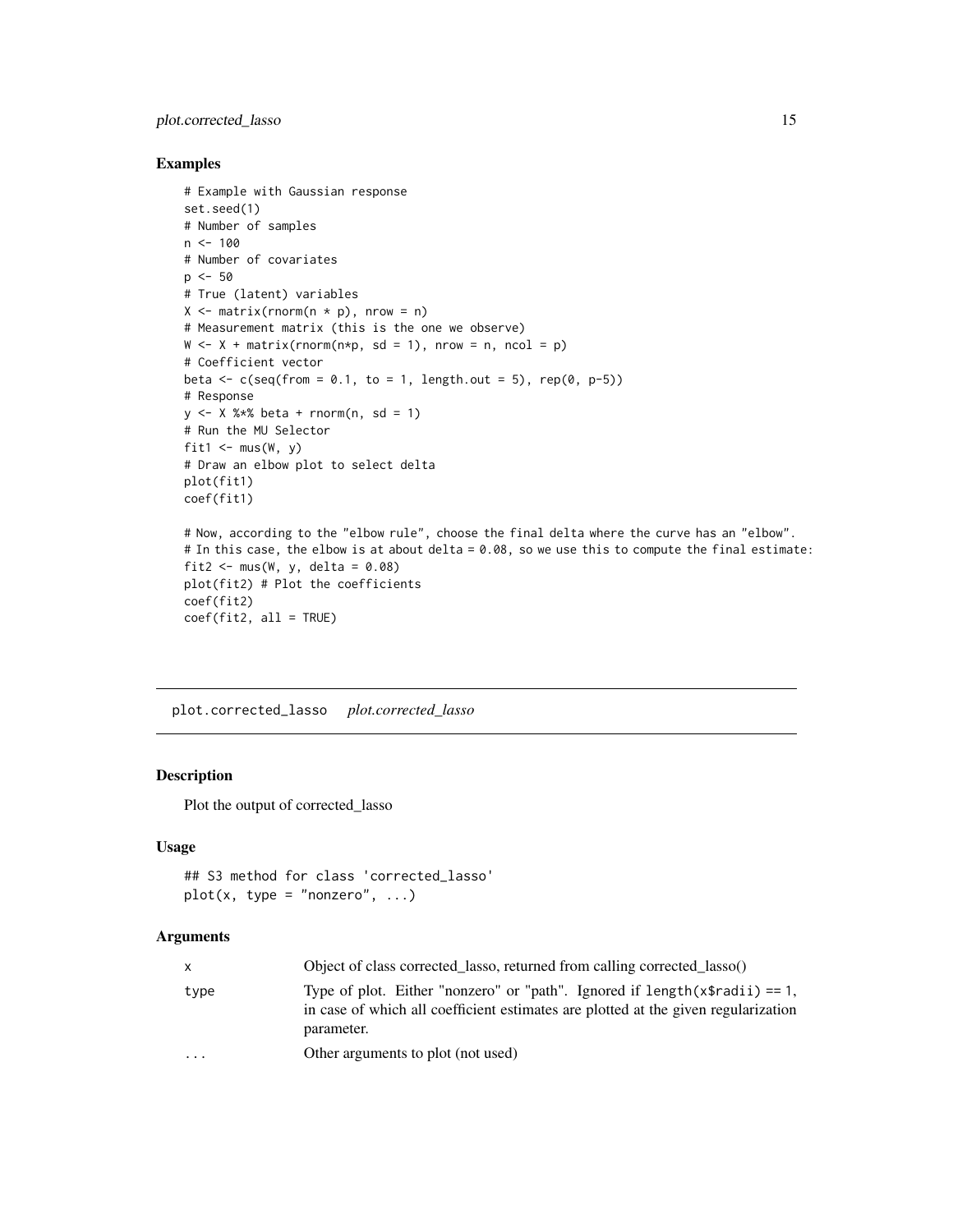# Examples

```
# Example with linear regression
n <- 100 # Number of samples
p <- 50 # Number of covariates
# True (latent) variables
X \leq - matrix(rnorm(n * p), nrow = n)
# Measurement error covariance matrix
# (typically estimated by replicate measurements)
sigmaUU \le diag(x = 0.2, nrow = p, ncol = p)
# Measurement matrix (this is the one we observe)
W \leftarrow X + \text{rnorm}(n, sd = \text{diag}(\text{sigmoid}U))# Coefficient
beta \leq c(seq(from = 0.1, to = 1, length.out = 5), rep(0, p-5))
# Response
y \le - X % \ast beta + rnorm(n, sd = 1)
# Run the corrected lasso
fit <- corrected_lasso(W, y, sigmaUU, family = "gaussian")
plot(fit)
```
plot.cv\_corrected\_lasso

*plot.cv\_corrected\_lasso*

# Description

Plot the output of [cv\\_corrected\\_lasso](#page-5-1).

# Usage

```
## S3 method for class 'cv_corrected_lasso'
plot(x, \ldots)
```
### Arguments

|   | The object to be plotted, returned from cy_corrected_lasso. |
|---|-------------------------------------------------------------|
| . | Other arguments to plot (not used).                         |

```
plot.cv_gds plot.cv_gds
```
#### Description

Plot the output of  $cv_g$ ds.

<span id="page-15-0"></span>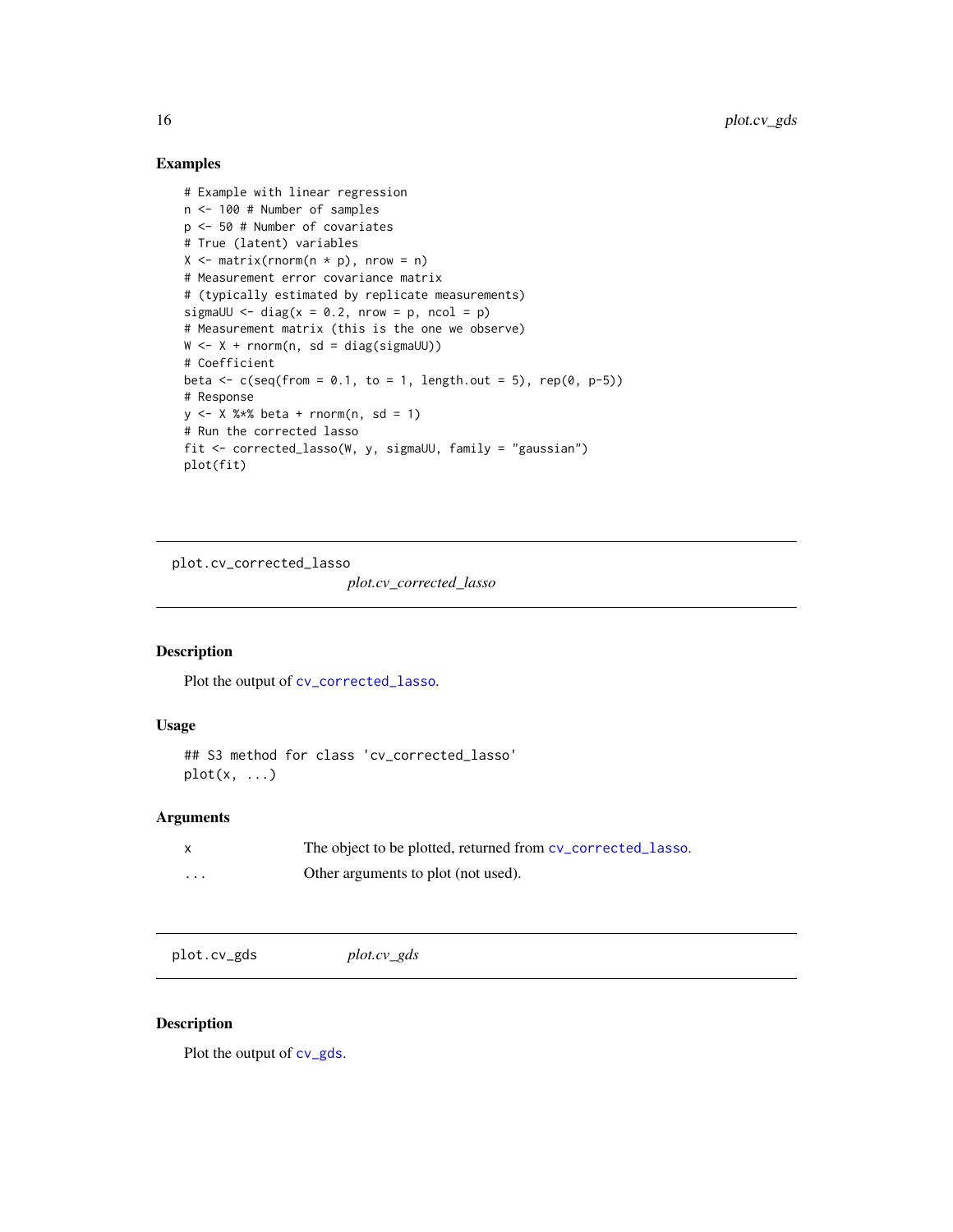#### <span id="page-16-0"></span>plot.gds the contract of the contract of the contract of the contract of the contract of the contract of the contract of the contract of the contract of the contract of the contract of the contract of the contract of the c

# Usage

## S3 method for class 'cv\_gds'  $plot(x, \ldots)$ 

# Arguments

| $\times$ | The object to be plotted, returned from cv_gds. |
|----------|-------------------------------------------------|
| $\cdots$ | Other arguments to plot (not used).             |

| plot.gds |  |
|----------|--|
|          |  |

# plot.gds *Plot the estimates returned by gds*

#### Description

Plot the number of nonzero coefficients at the given lambda.

#### Usage

## S3 method for class 'gds'  $plot(x, \ldots)$ 

### Arguments

| X        | An object of class gds              |
|----------|-------------------------------------|
| $\cdots$ | Other arguments to plot (not used). |

```
set.seed(1)
# Example with logistic regression
# Number of samples
n <- 1000
# Number of covariates
p \le -10# True (latent) variables (Design matrix)
X \leq - matrix(rnorm(n * p), nrow = n)
# True regression coefficients
beta \leq c(seq(from = 0.1, to = 1, length.out = 5), rep(0, p-5))
# Binomially distributed response
y \le - rbinom(n, 1, (1 + exp(-X %*% beta))^(-1))
# Fit the generalized Dantzig Selector
gds <- gds(X, y, family = "binomial")
# Plot the estimated coefficients at the chosen lambda
plot(gds)
```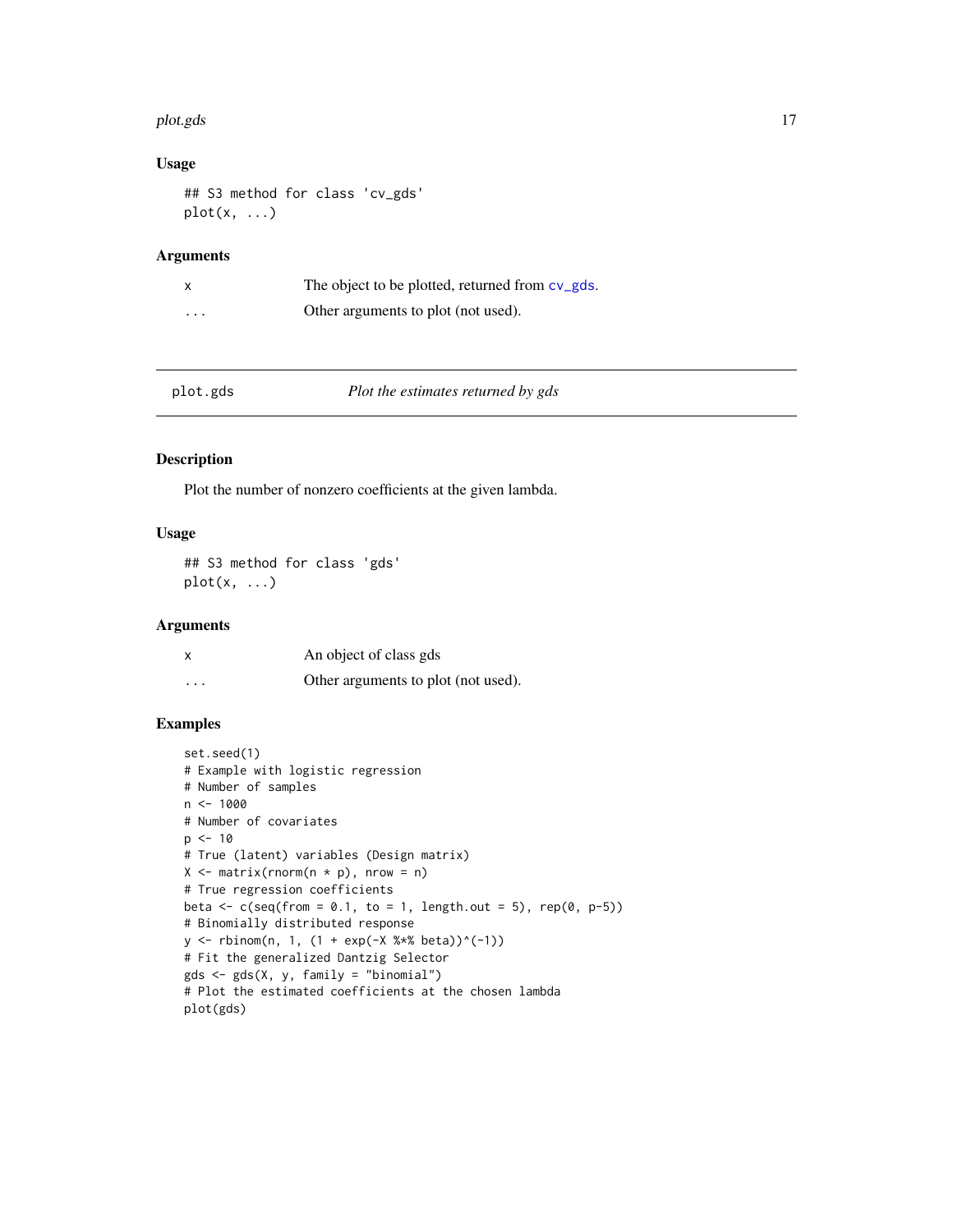<span id="page-17-0"></span>

Plot the number of nonzero coefficients along a range of delta values if delta has length larger than 1, or the estimated coefficients if delta has length 1.

#### Usage

```
## S3 method for class 'gmus'
plot(x, \ldots)
```
#### Arguments

|          | An object of class gmus             |
|----------|-------------------------------------|
| $\cdots$ | Other arguments to plot (not used). |

```
# Example with linear regression
set.seed(1)
# Number of samples
n < -100# Number of covariates
p <- 50
# True (latent) variables
X \leq - matrix(rnorm(n * p), nrow = n)
# Measurement matrix (this is the one we observe)
W \leftarrow X + \text{matrix}(r \cdot n \cdot r, sd = 0.4), n \cdot r \cdot s = n, n \cdot c \cdot 1 = p)# Coefficient vector
beta \leq c(seq(from = 0.1, to = 1, length.out = 5), rep(0, p-5))
# Response
y \le -x %*% beta + rnorm(n, sd = 1)
# Run the MU Selector
mus1 < -mus(W, y)# Draw an elbow plot to select delta
plot(mus1)
# Now, according to the "elbow rule", choose the final
# delta where the curve has an "elbow".
# In this case, the elbow is at about delta = 0.08, so
# we use this to compute the final estimate:
mus2 < -mus(W, y, delta = 0.08)# Plot the coefficients
plot(mus2)
```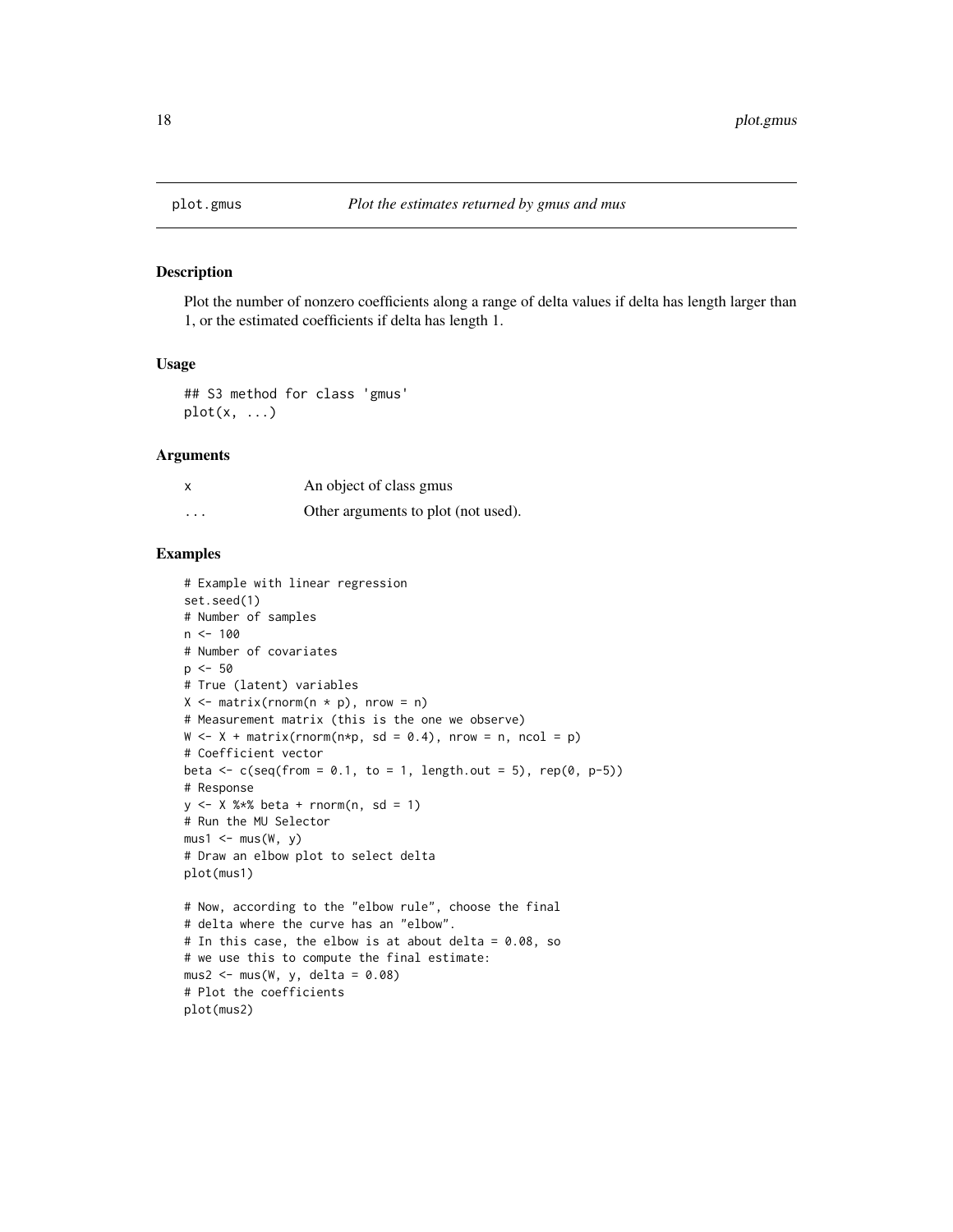<span id="page-18-0"></span>

Plot the number of nonzero coefficients along a range of delta values if delta has length larger than 1, or the estimated coefficients of delta has length 1.

#### Usage

```
## S3 method for class 'gmu_lasso'
plot(x, \ldots)
```
#### Arguments

| x | An object of class gmu_lasso        |
|---|-------------------------------------|
| . | Other arguments to plot (not used). |

#### Examples

```
set.seed(1)
n < - 200p \le -50s < -10beta <- c(rep(1,s),rep(0,p-s))
sdU \leftarrow 0.2X \leq - matrix(rnorm(n*p), nrow = n, ncol = p)
W \leftarrow X + sdU * matrix(rnorm(n * p), nrow = n, ncol = p)y <- rbinom(n, 1, (1 + exp(-X%*%beta))**(-1))
gmu_lasso <- gmu_lasso(W, y)
plot(gmu_lasso)
```
print.corrected\_lasso *Print a Corrected Lasso object*

### Description

Default print method for a corrected\_lasso object.

#### Usage

```
## S3 method for class 'corrected_lasso'
print(x, \ldots)
```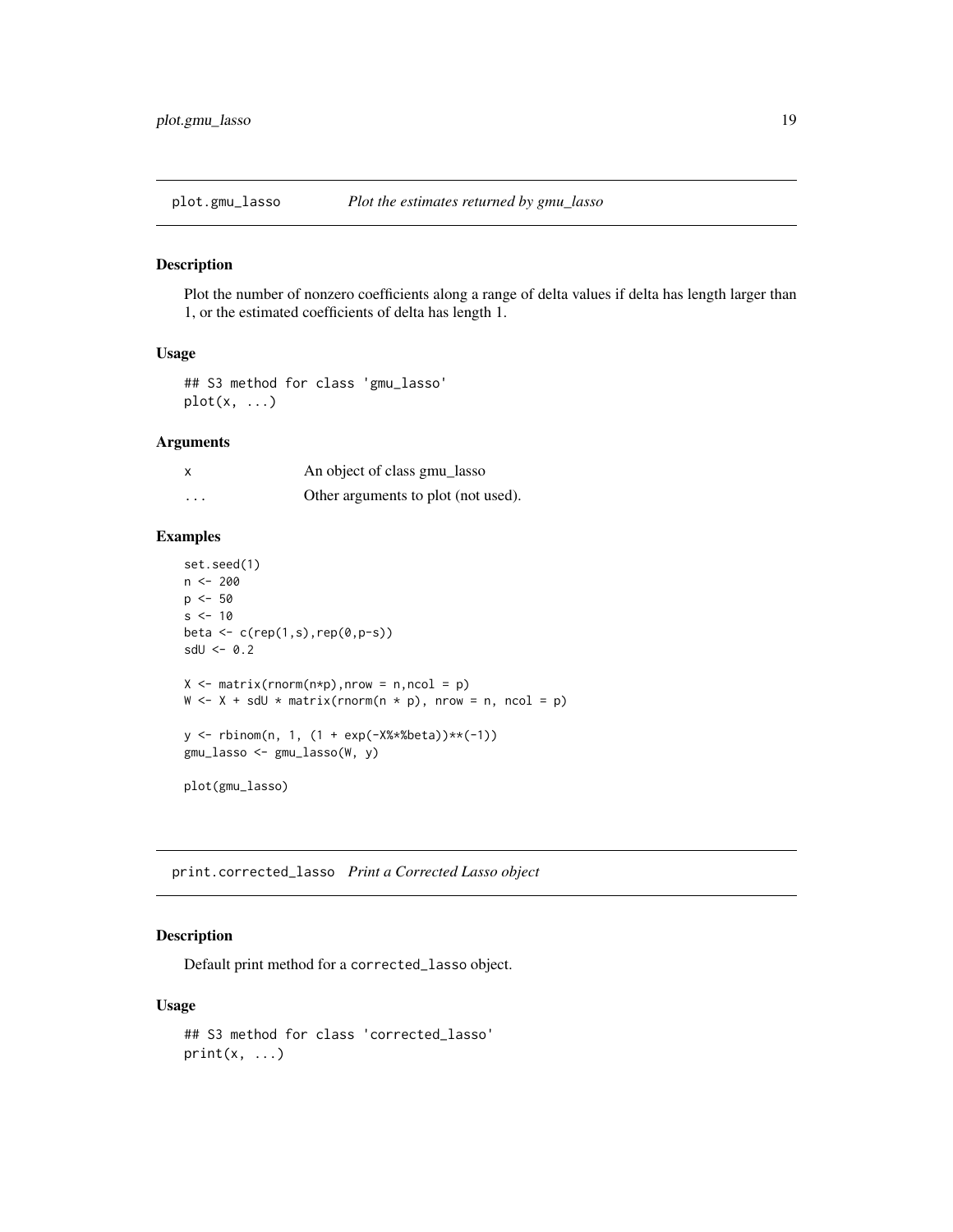# <span id="page-19-0"></span>Arguments

|          | Fitted model object returned by corrected_lasso. |
|----------|--------------------------------------------------|
| $\cdots$ | Other arguments (not used).                      |

print.cv\_corrected\_lasso

*Print a Cross-Validated Corrected Lasso object*

# Description

Default print method for a cv\_corrected\_lasso object.

# Usage

```
## S3 method for class 'cv_corrected_lasso'
print(x, \ldots)
```
# Arguments

| X        | Fitted model object returned by cv_corrected_lasso. |
|----------|-----------------------------------------------------|
| $\cdots$ | Other arguments (not used).                         |

print.cv\_gds *Print a Cross-Validated GDS Object*

# Description

Default print method for a cv\_gds object.

# Usage

```
## S3 method for class 'cv_gds'
print(x, \ldots)
```

|         | Fitted model object returned by cv_gds. |
|---------|-----------------------------------------|
| $\cdot$ | Other arguments (not used).             |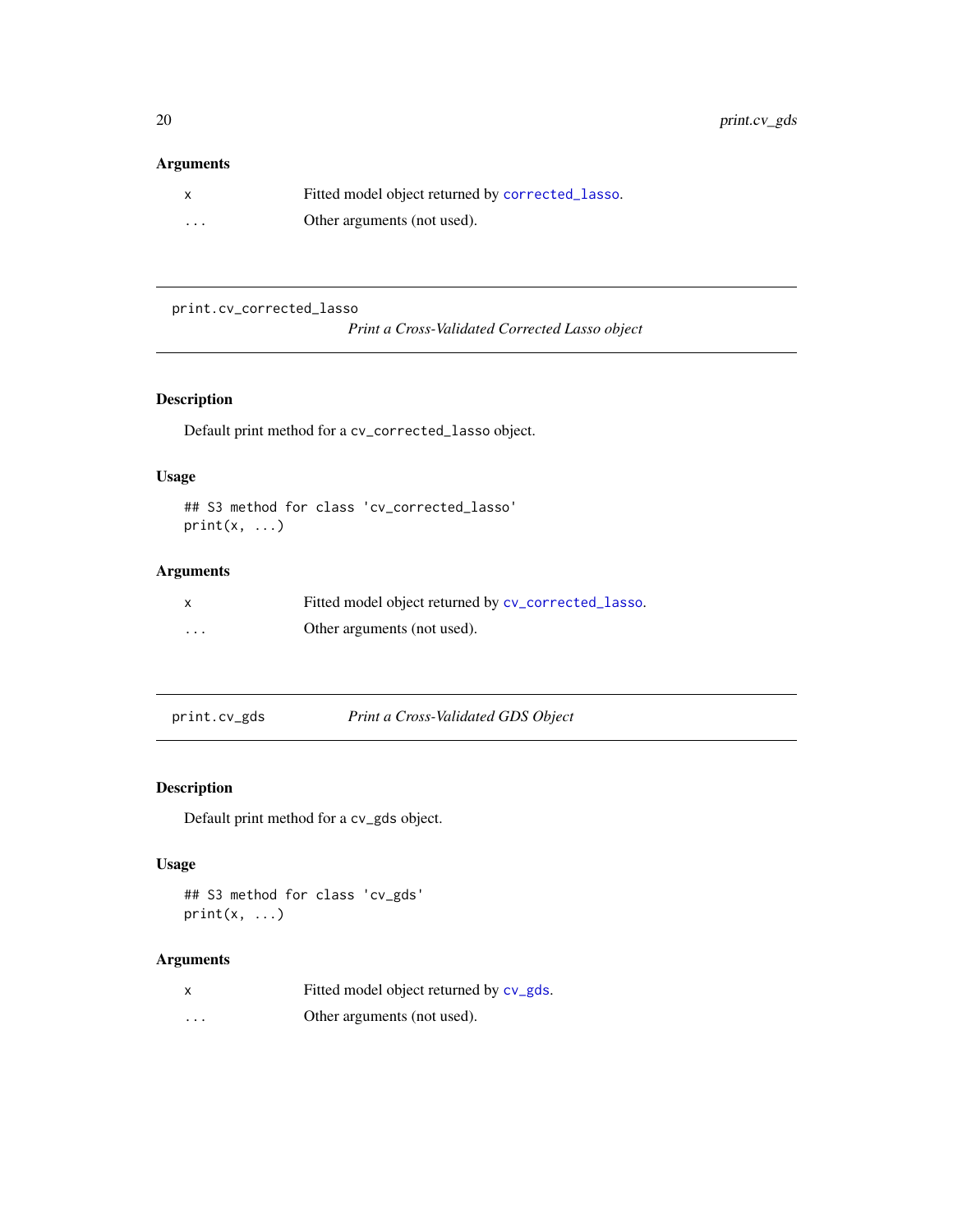<span id="page-20-0"></span>

Default print method for a gds object.

# Usage

```
## S3 method for class 'gds'
print(x, \ldots)
```
# Arguments

|          | Fitted model object returned by gds. |
|----------|--------------------------------------|
| $\cdots$ | Other arguments (not used).          |

| print.gmus | Print a GMUS object |  |
|------------|---------------------|--|
|------------|---------------------|--|

# Description

Default print method for a gmus object.

# Usage

```
## S3 method for class 'gmus'
print(x, \ldots)
```

|          | Fitted model object returned by gmus. |
|----------|---------------------------------------|
| $\cdots$ | Other arguments (not used).           |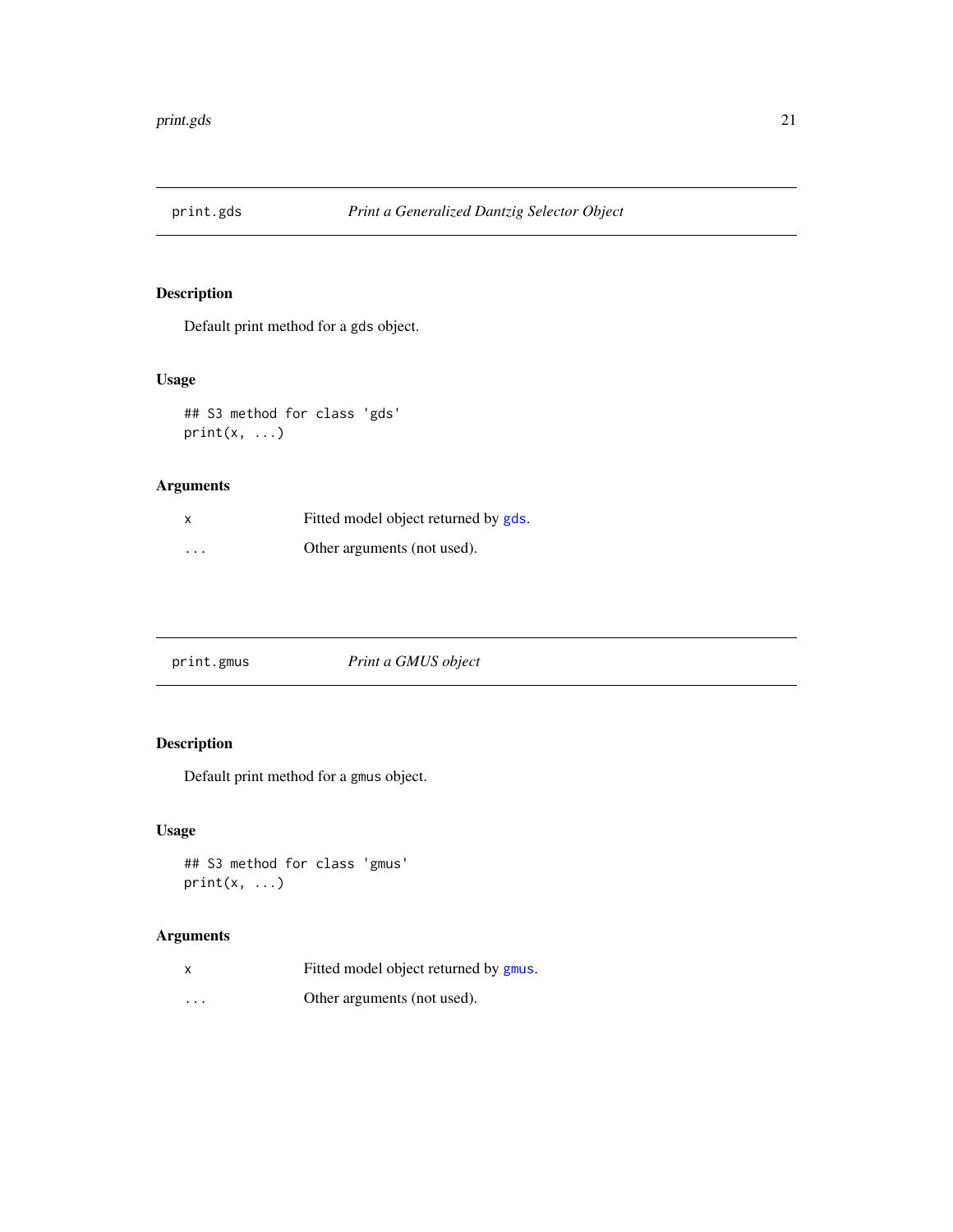<span id="page-21-0"></span>print.gmu\_lasso *Print a GMU Lasso object*

# Description

Default print method for a gmu\_lasso object.

# Usage

```
## S3 method for class 'gmu_lasso'
print(x, \ldots)
```

|          | Fitted model object returned by gmu_lasso. |
|----------|--------------------------------------------|
| $\cdots$ | Other arguments (not used).                |